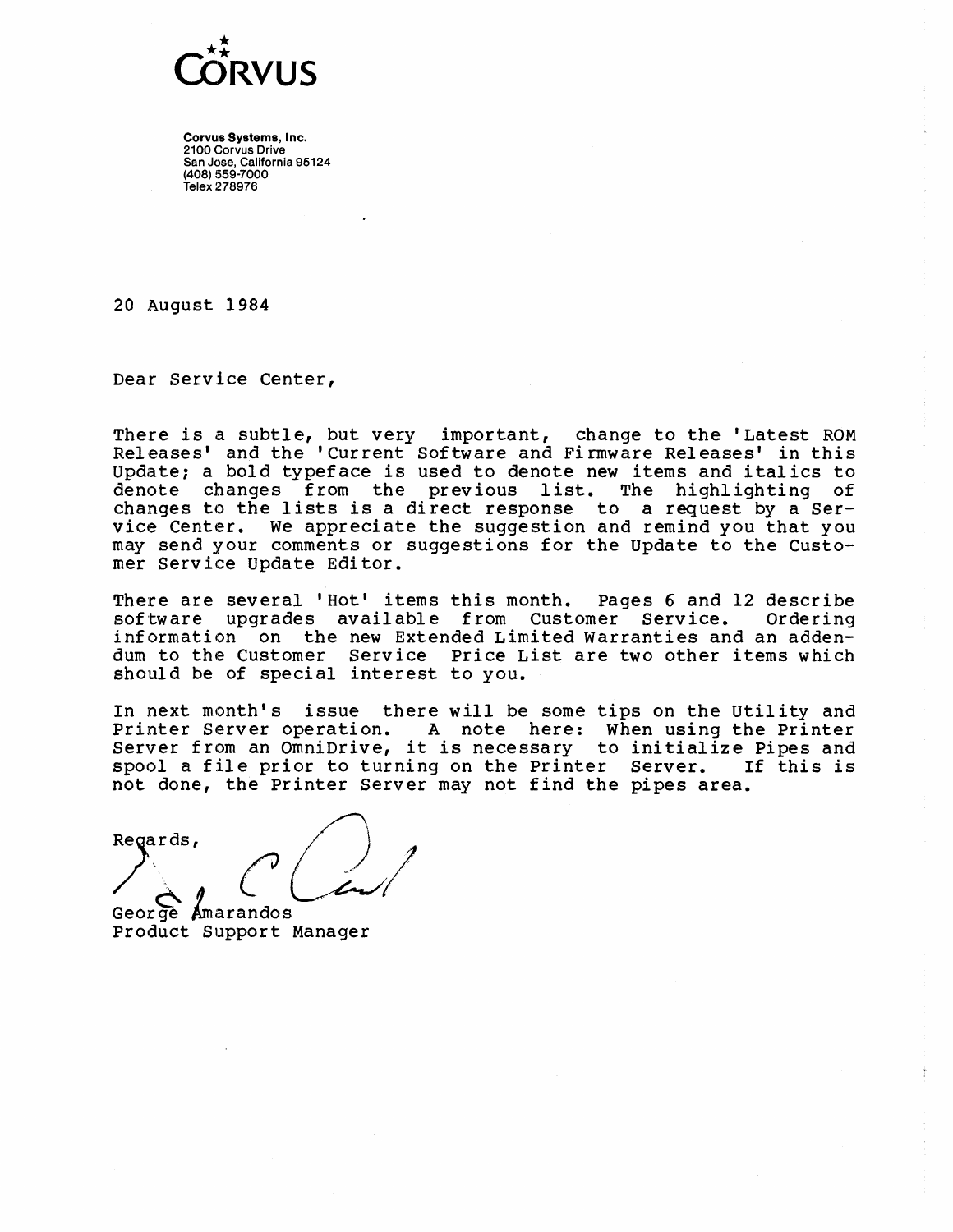



#### CUSTOMER SERVICE UPDATE 4.8 20 AUGUST 1984

#### Letter from George Amarandos Latest ROM Releases 1 Current Software and Firmware Releases 3 DEC Rainbo'w 6 Apple IIIIIe 7 Utility Server 8 IBM XT Mirror 9 Drive and Server Names and Passwords 10 Concept Buffered Floppy Interface Cards 11 Shugart Drives with IBM PCs and Zenith 150s 12 New Extended Limited Warranty Available 13 Customer Service Price List Addendum 14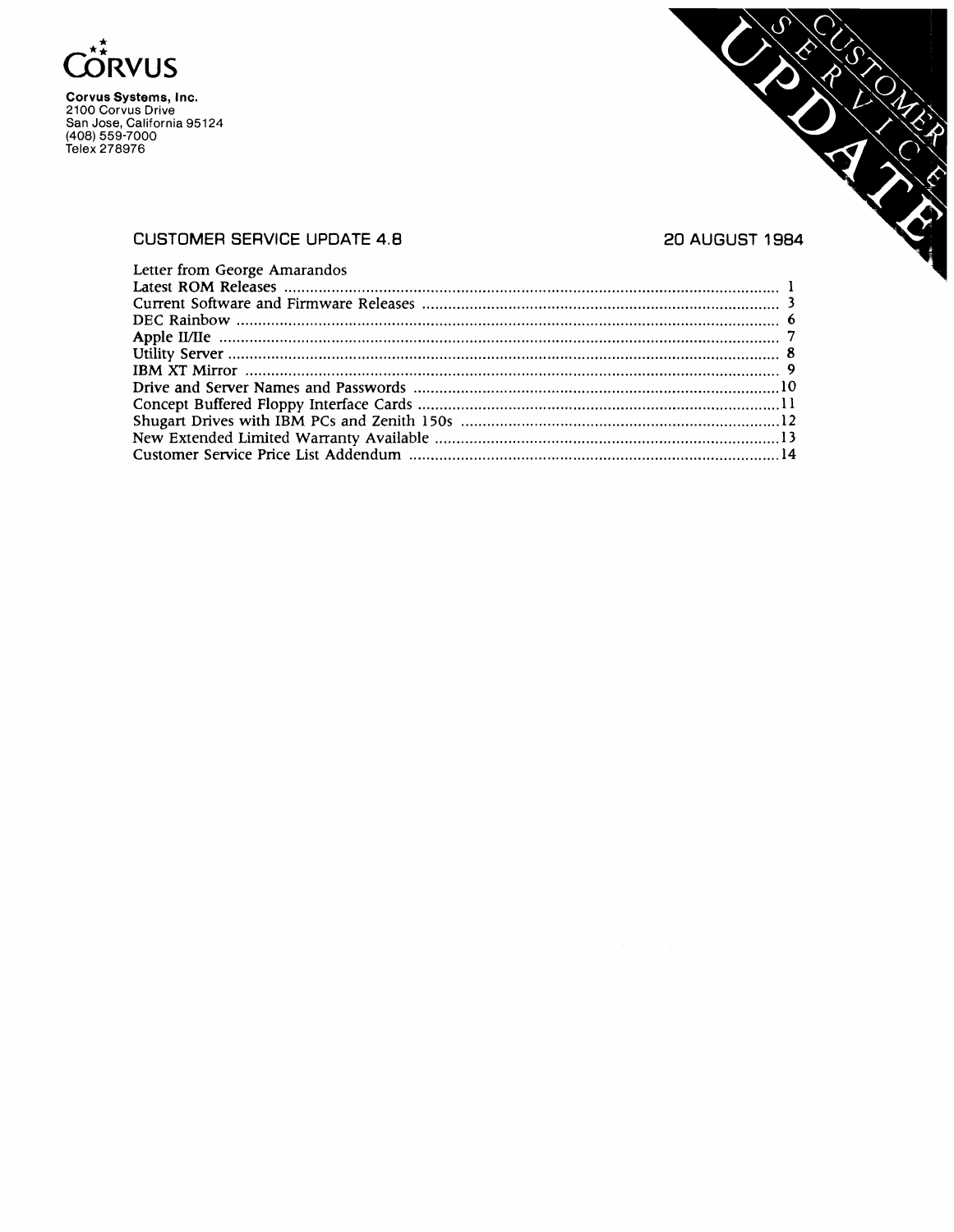

 $\hat{\boldsymbol{\epsilon}}$ 

Corvus Systems, Inc. 2100 Corvus Drive San Jose, California 95124 (408) 559-7000 Telex 278976

#### UPDATE VOLUME 4.8 20 AUGUST 1984



# LATEST ROM RELEASES

Note: Additions to the July 1984list are in bold face type. Changes to the July 1984 list are in *italics.*

|                                        |                                             | <b>Position</b>                  | <b>ROM Code Firmware</b><br><b>Version</b> | Version             | <b>Comments</b>                           |
|----------------------------------------|---------------------------------------------|----------------------------------|--------------------------------------------|---------------------|-------------------------------------------|
| <b>CONTROLLER ROMS</b><br>$OmniDrive-$ | <b>Boot PROM</b><br>6801 MCU                | U4<br>U24                        | ODC100<br>T9B                              | FODR <sub>1.6</sub> |                                           |
| OmniDrive-<br>Macintosh                | <b>Boot PROM</b><br>6801 MCU<br>Logic Array | U <sub>4</sub><br>U24<br>U15     | <b>MOD120</b><br>T9B<br><b>MCPALI</b>      |                     |                                           |
| H-Series Drives                        |                                             | U <sub>62</sub>                  | C7.63                                      | 18.4AP              |                                           |
| 6-MB Revision B Drives                 |                                             | U31<br>U32                       | C7.58<br>C8.58                             | 18.4AP              |                                           |
| 11/20-MB Revision B Drives             |                                             | F <sub>2</sub><br>H <sub>2</sub> | C3.22<br>C4.22                             | 18.4AP              |                                           |
| The Bank                               |                                             | U105<br>U103                     | <b>BKB280</b><br>T9.B                      | FBNK4.3             | On Diagnostic<br>diskette                 |
| <b>OMNINET PERIPHERALS</b>             |                                             |                                  |                                            |                     |                                           |
| Disk Server                            | <b>Boot PROM</b><br>6801 MCU                | U3<br>Ul                         | DS9B1D<br>T9.B                             |                     | For use with Bank<br>and Multiple Servers |
| Disk Server                            | <b>Boot PROM</b><br>6801 MCU                | U3<br>Ul                         | <b>DS18.A</b><br>8A                        |                     | For use with Bank                         |
| Disk Server                            | <b>Boot PROM</b><br>6801 MCU                | U3<br>U <sub>1</sub>             | DS8A.A<br><b>8A</b>                        |                     | For use with H-Series<br>drives w/o Bank  |
| <b>Utility Server</b>                  | <b>Boot PROM</b><br>6801 MCU                | U27<br>U15                       | <b>CRB120S</b><br>T9.B                     |                     |                                           |
| <b>TRANSPORTER ROMS</b>                |                                             |                                  |                                            |                     |                                           |
| Apple II                               | <b>Boot PROM</b><br>6801 MCU                | U15<br>U5                        | AT1.8<br><b>8A</b>                         |                     | For use with Const I                      |
| Apple II                               | <b>Boot PROM</b><br>6801 MCU                | U15<br>U5                        | ATB310<br>T9.B                             |                     | For use with Const II                     |
| Apple III                              | 6801 MCU                                    | U5                               | 8A                                         |                     |                                           |
| <b>DEC Rainbow</b>                     | EXT 6801 PROM<br>6801 MCU                   | U16<br>U7                        | EXT9B<br><b>8A</b>                         |                     |                                           |
| <b>IBM PC/XT</b>                       | <b>Boot PROM</b><br>6801 MCU                | U36<br>U9                        | <b>ITB150S</b><br><b>8A</b>                |                     |                                           |
| <b>TI Professional</b>                 | <b>Boot PROM</b><br>6801 MCU                | U36<br>U9                        | TTB160<br>8Α                               |                     |                                           |
| Zenith Z100                            | 6801 MCU                                    | U8                               | 8A                                         |                     |                                           |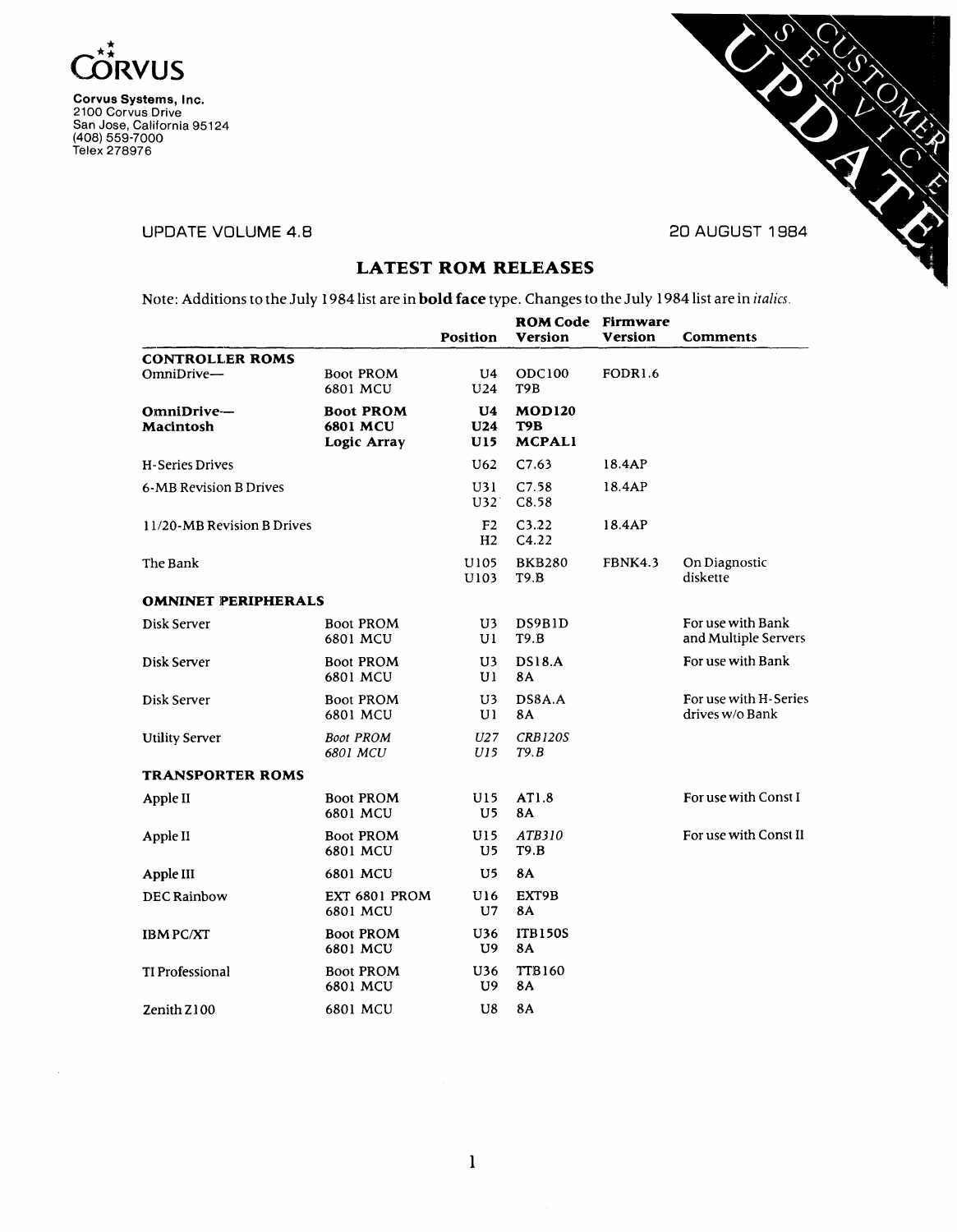|                                             | Position          | <b>ROM Code</b> Firmware<br>Version | <b>Version</b> | <b>Comments</b>        |
|---------------------------------------------|-------------------|-------------------------------------|----------------|------------------------|
| <b>INTERFACE ROMS</b>                       |                   |                                     |                |                        |
| Apple II/IIe<br><b>IBM PC/XT</b><br>Concept | U10<br>U12<br>U10 | A4.7<br><b>IFB150S</b><br>A4.7      |                |                        |
| <b>CONCEPT</b>                              |                   |                                     |                |                        |
| <b>Boot PROMs</b>                           | U706<br>U711      | CCB0.7L<br>CCB0.7H                  |                | <b>Rev A Processor</b> |
|                                             | U706<br>U710      | CCB1.7L<br>CCB1.7H                  |                | Rev B Processor        |
| Mapper PROM                                 | U309              | CM0.4A                              |                |                        |
| <b>MISCELLANEOUS</b>                        |                   |                                     |                |                        |
| <b>IBM XT Mirror Card</b>                   | U24               | <b>MBC240</b>                       |                |                        |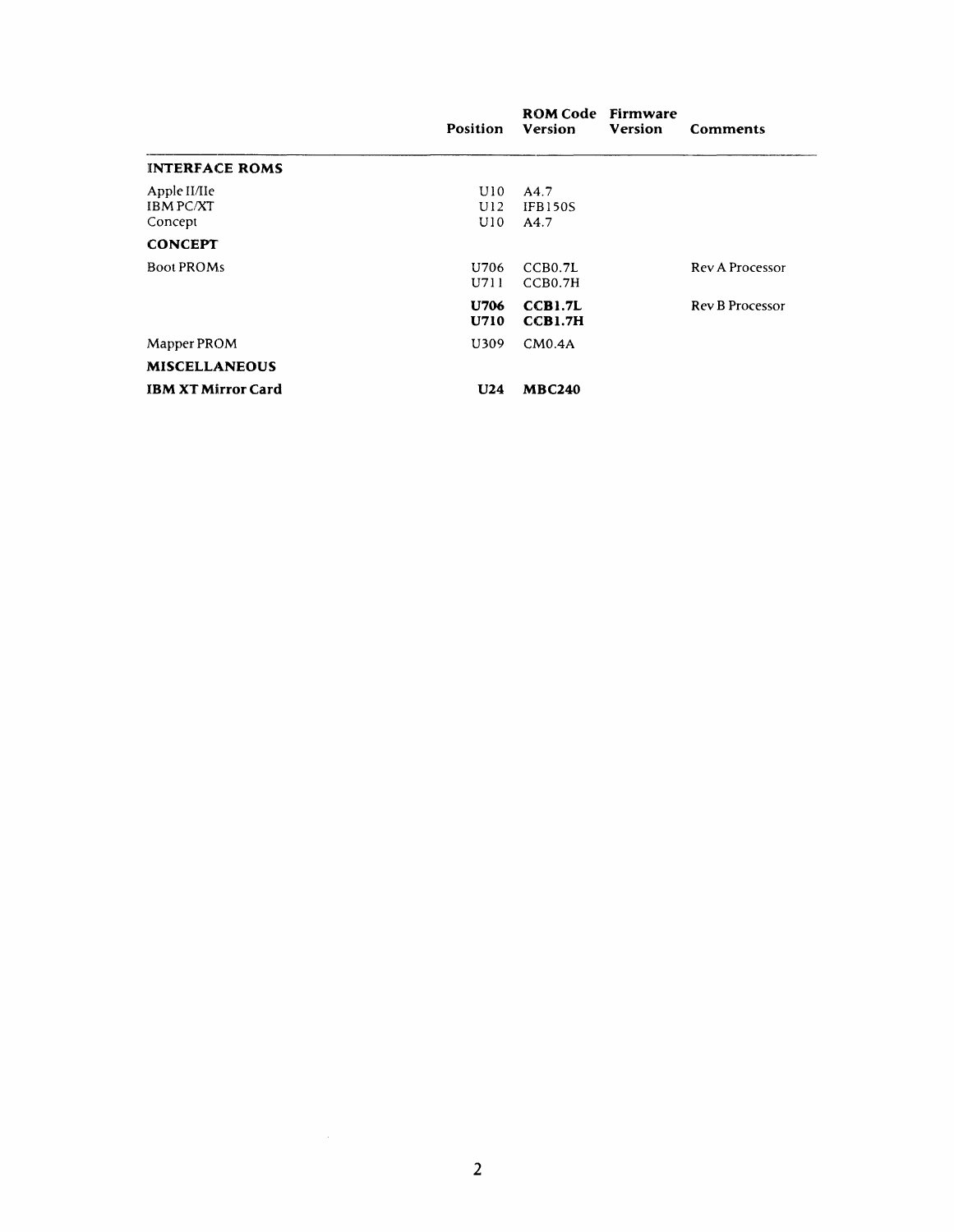



UPDATE VOLUME 4.8 20 AUGUST 1984

# CURRENT SOFTWARE AND FIRMWARE RELEASES

Note: Additions to the July 1984list are in bold face type. Changes to the July 1984list are in *italics.*

| Computer                           | <b>Diskette</b><br><b>Firmware</b><br>Version |                                                                                                        | <b>Software Date</b>                                          | <b>Comments</b>                                                                                       |
|------------------------------------|-----------------------------------------------|--------------------------------------------------------------------------------------------------------|---------------------------------------------------------------|-------------------------------------------------------------------------------------------------------|
| Apple II/IIe<br>Constellation<br>Ħ | <b>FODR1.5</b><br>18.5                        | Pascal 1.1/1.2<br>Vol 1                                                                                | 30 Apr 84                                                     | Firmware versions given<br>are the lowest acceptable<br>version for use with that<br>operating system |
|                                    | <b>FODR1.5</b><br>18.5                        | DOS 3.3<br>Vol 1 & 2                                                                                   | 30 Apr 84                                                     |                                                                                                       |
|                                    | <b>FODR1.6</b><br>18.6                        | CP/M<br><b>Vol 1 &amp; 3</b><br>Vol 2                                                                  | 30 Apr 84<br>25 Jun 84                                        |                                                                                                       |
|                                    | <b>FODR1.5</b><br>18.5                        | <b>ProDOS</b><br><b>Vol 1 &amp; 2</b>                                                                  | 14 Jun 84                                                     |                                                                                                       |
|                                    |                                               | <b>Const Utils</b><br>Vol 1 & 4<br>Vol <sub>2</sub> 8 <sub>3</sub>                                     | 25 Jun 84<br>4 Jul 84                                         |                                                                                                       |
|                                    |                                               | <b>Printer Server</b><br>Bank                                                                          | 11 Jun 84<br>20 May 84                                        |                                                                                                       |
| Apple II/IIe<br>Constellation      | 18.4AP                                        | <b>BASIC</b><br>Pascal Vol 1<br>Pascal Vol 2<br>Pascal Diag<br>CP/M<br>CP/M2.2                         | 21 Nov 82<br>22 Dec 82<br>21 Nov 82<br>22 Dec 82<br>12 Jan 83 | All Drives except<br>OmniDrive                                                                        |
|                                    |                                               | Pascal 1.1<br>Constellation<br><b>BASIC</b><br>Pascal<br><b>Remote Mirror</b><br><b>Utility Server</b> | 12 Jan 83<br>21 Nov 82<br>21 Nov 82<br>3 Dec 82<br>30 Sep 83  |                                                                                                       |
|                                    |                                               | Disketteshare<br><b>DOS Utilities</b><br>Network Server                                                | 22 Aug 83<br>22 Aug 83                                        |                                                                                                       |
| Apple III                          | 18.4AP                                        | <b>CORIII1</b><br>CORIII2<br><b>CORIII3</b>                                                            | 11 Mar 83<br>11 Mar 83<br>11 Mar 83                           | All Drives except<br>OmniDrive                                                                        |
| Atari 800                          | 18.3                                          | Vol 1 & 2                                                                                              | 14 Jan 83                                                     | All Drives except<br><b>OmniDrive</b>                                                                 |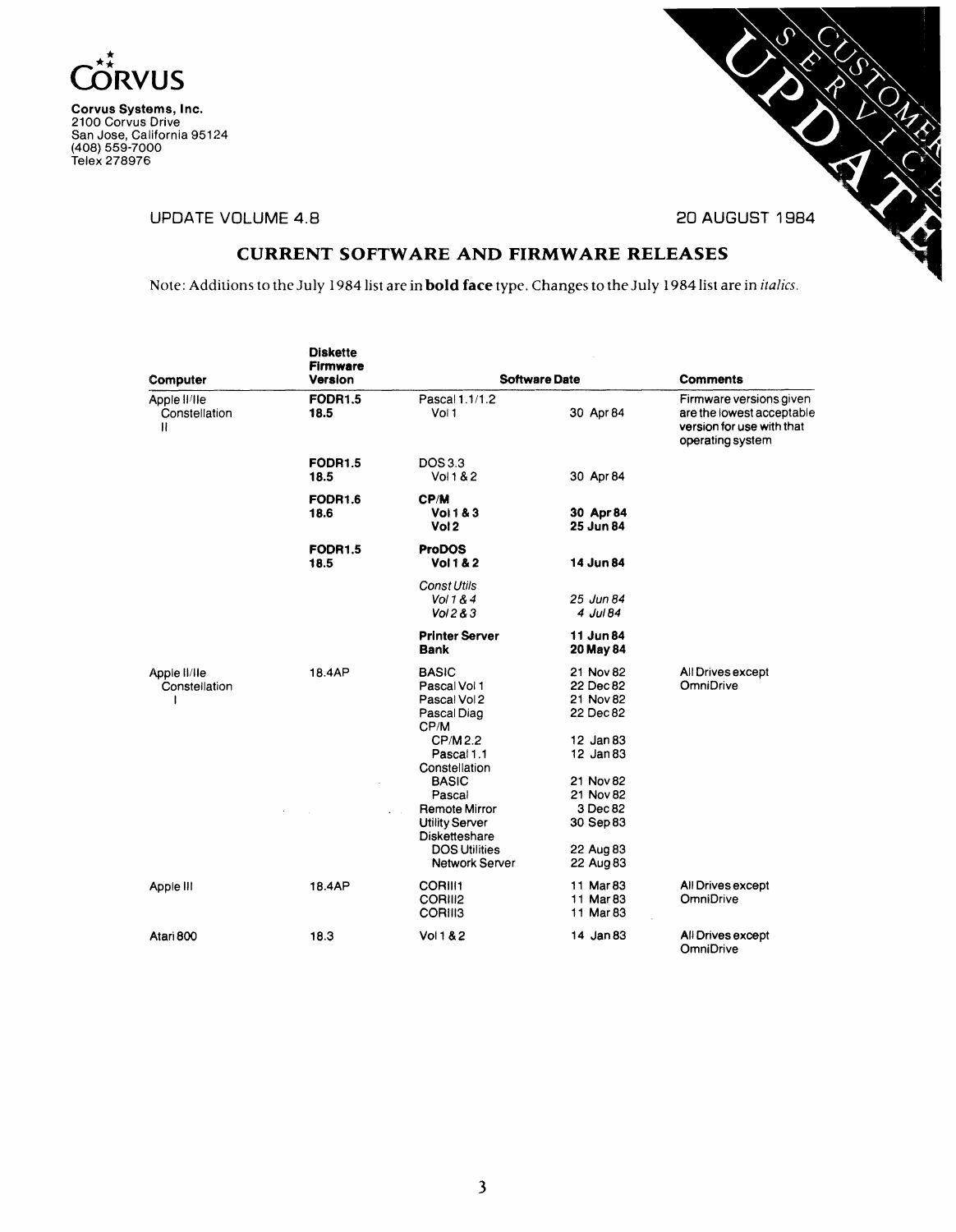|                                                         | <b>Diskette</b><br>Firmware<br>Version |                                                                                                                                                                                                                                                                                                                                             | <b>Comments</b>                                                                                                                                                                                                                                                                                      |                                       |
|---------------------------------------------------------|----------------------------------------|---------------------------------------------------------------------------------------------------------------------------------------------------------------------------------------------------------------------------------------------------------------------------------------------------------------------------------------------|------------------------------------------------------------------------------------------------------------------------------------------------------------------------------------------------------------------------------------------------------------------------------------------------------|---------------------------------------|
| Computer<br>Concept<br>8"                               | 18.4AP                                 | <b>FBOOT</b><br><b>FSYSGEN</b><br><b>FDIAG</b><br>FCCSYS1<br>FCCSYS2<br>FCCSYS3<br>FCCSYS4<br><b>FPSYS</b><br>FPASCAL<br><b>FFORTRN</b><br><b>FLGICLC</b><br><b>FEDWORD</b><br><b>FCCLIB</b><br>FISYS1<br>FISYS2<br>FGRAPH<br><b>CP/MEmulator</b><br><b>CP/M Master</b><br>Printer Server<br>Bank Volume 1<br>Bank Volume 2<br>'C' Compiler | <b>Software Date</b><br>1 Feb 84<br>21 Mar 84<br>1 Feb 84<br>21 Mar 84<br>1 Feb 84<br>1 Feb 84<br>1 Feb 84<br>1 Feb 84<br>15 Feb 84<br>15 Feb 84<br>1 Feb 84<br>1 Feb 84<br>15 Feb 84<br>1 Feb 84<br>1 Feb 84<br>1 Feb 84<br>21 Jun 83<br>20 Jun 83<br>30 Sep 83<br>1 Feb 84<br>1 Feb 84<br>2 Jan 84 | All Drives                            |
| Concept<br>5.25"                                        | 18.4AP                                 | <b>BASIC</b><br>FPAINT<br><b>FBOOT</b><br>FCCSYS1<br>FCCSYS2<br><b>FPSYS</b><br>FPASCAL<br>FFORTRN<br><b>FLGICLC</b><br><b>FISYS</b><br><b>FGRAPH</b><br><b>FPAINT</b><br>Bank<br>'C' Compiler<br><b>BASIC</b>                                                                                                                              | 2 Jan 84<br>11 Dec 83<br>1 Feb 84<br>1 Feb 84<br>1 Feb 84<br>1 Feb 84<br>1 Feb 84<br>1 Feb 84<br>1 Feb 84<br>1 Feb 84<br>$1$ Feb 84<br>11 Dec 83<br>1 Feb 84<br>2 Jan 84<br>2 Jan 84                                                                                                                 | All Drives                            |
| DECLSI-11<br>(Flat-Cable Only)                          | CFLSI1.0                               | Vol 1 of 1                                                                                                                                                                                                                                                                                                                                  | 22 Aug 83                                                                                                                                                                                                                                                                                            |                                       |
| DEC Robin                                               | 17.3                                   | Vol 1<br>Vol <sub>2</sub>                                                                                                                                                                                                                                                                                                                   | 15 Nov 82<br>13 Apr83                                                                                                                                                                                                                                                                                | <b>Revision B Drives</b>              |
| DEC Robin                                               | 18.4                                   | Vol 1<br>Vol <sub>2</sub>                                                                                                                                                                                                                                                                                                                   | 7 Dec 82<br>15 Nov 82                                                                                                                                                                                                                                                                                | <b>H-Series Drives</b>                |
| <b>DEC Rainbow</b><br>CP/M86/80                         | FODR1.4                                | Vol 1 & 2<br>Vol 3                                                                                                                                                                                                                                                                                                                          | 24 May 84<br>22 Jun 84                                                                                                                                                                                                                                                                               | Omninet Only<br>All Drives            |
| <b>MS-DOS 2.0</b>                                       |                                        | Vol 1                                                                                                                                                                                                                                                                                                                                       | 20 Apr 84                                                                                                                                                                                                                                                                                            | Omninet Only<br><b>All Drives</b>     |
|                                                         |                                        | <b>Printer Server</b>                                                                                                                                                                                                                                                                                                                       | 2 Nov 84                                                                                                                                                                                                                                                                                             |                                       |
| <b>IBMPC/XT</b><br>DOS 2.X<br>(Multiple Server Release) | FODR1.4                                | Vol 1 & 2<br>Vol 3<br>Vol 4                                                                                                                                                                                                                                                                                                                 | 23 Mar 84<br>27 Apr 84<br>17 Apr84                                                                                                                                                                                                                                                                   | All Drives                            |
| <b>IBM PC/XT</b><br>DOS <sub>2</sub> .X                 | 18.4AP                                 | Vol 1, 2 & 5<br>Vol 3<br>Voi 4                                                                                                                                                                                                                                                                                                              | 2 Aug 83<br>14 Sep 83<br>6 Dec 83                                                                                                                                                                                                                                                                    | All Drives except<br><b>OmniDrive</b> |
| <b>IBM PC/XT</b><br>DOS 1.1                             | 18.4AP                                 | Vol 1 & 2<br>Vol 3 & 4                                                                                                                                                                                                                                                                                                                      | 22 Jul 83<br>5 Aug 83                                                                                                                                                                                                                                                                                | All Drives except<br><b>OmniDrive</b> |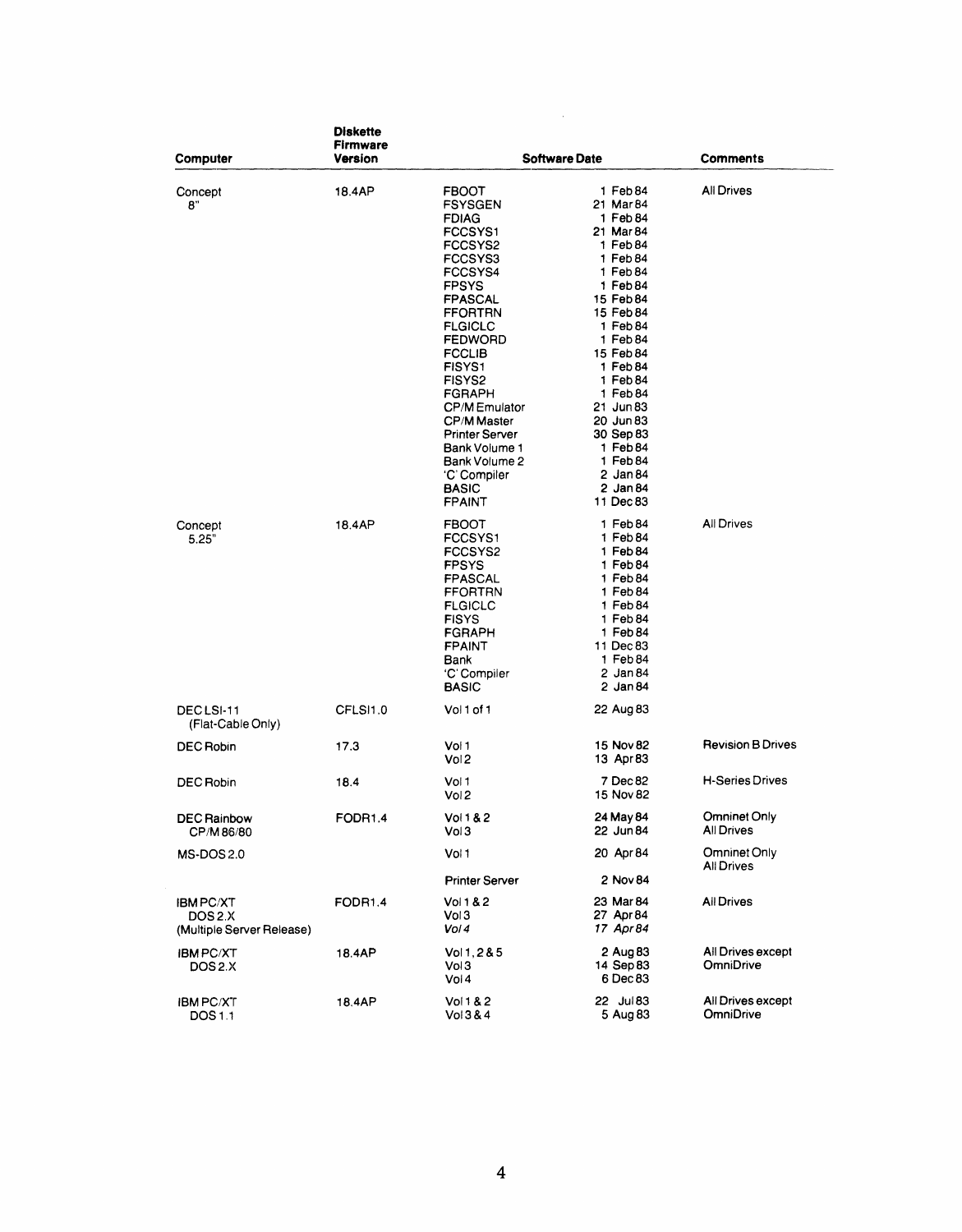| Computer                   | <b>Diskette</b><br><b>Firmware</b><br>Version |                                                                                        | <b>Software Date</b>                                        | <b>Comments</b>                   |
|----------------------------|-----------------------------------------------|----------------------------------------------------------------------------------------|-------------------------------------------------------------|-----------------------------------|
| <b>IBM PC/XT</b>           |                                               | <b>Printer Server</b><br><b>XT Mirror</b><br><b>Bank Diag</b><br><b>Transfer Utils</b> | 27 Mar 84<br>20 Jan 84<br>10 Feb 84<br>10 Feb 84            | DOS 1.1 or 2.X                    |
| <b>IBM XT OmniShare</b>    |                                               | $Vol1 - 3$                                                                             | 25 Jun 84                                                   |                                   |
| <b>NEC</b>                 | 17.3                                          | Vol 1<br>Vol <sub>2</sub>                                                              | 15 Nov 82<br>1 Mar 82                                       | <b>Revision B Drives</b>          |
| <b>NEC</b>                 | 18.4                                          | Vol 1<br>Vol <sub>2</sub>                                                              | 7 Dec 82<br>15 Nov 82                                       | <b>H-Series Drives</b>            |
| Osborne                    | 17.3                                          | Vol183<br>Vol 2 & 4                                                                    | 17 Jan 83<br>29 Jul 82                                      | <b>Revision B Drives</b>          |
| Osborne                    | 18.4                                          | Vol183<br>Vol <sub>2</sub> 8.4                                                         | 11 Jan 83<br>15 Nov 83                                      | <b>H-Series Drives</b>            |
| $S-100$<br>CP/M2.2         | 17.3                                          | Vol 1<br>Vol 2                                                                         | 30 Oct 82<br>13 Apr 82                                      | <b>Revision B Drives</b>          |
| $S-100$<br>CP/M2.2         | 18.4                                          | Vol1<br>Vol <sub>2</sub>                                                               | 7 Dec 82<br>29 Oct 82                                       | <b>H-Series Drives</b>            |
| Sony                       | 18.3                                          | Vol 1 & 2<br><b>Mirror Utility</b>                                                     | 2 Nov 82<br>10 Jun 83                                       | <b>H-Series Drives</b>            |
| TI Professional            | FODR <sub>1.4</sub><br>18.4AP                 | Vol 1, 2, & 2A<br>Vol 3<br>Vol 4<br><b>Printer Server</b>                              | 26 Mar 84<br>27 Apr 84<br>17 Apr 84<br>24 Apr 84            | All Drives                        |
| <b>TRS-80</b><br>Modell    | 18.4                                          | Vol 1 & 2<br>Vol 3                                                                     | 21 Jul 82<br>17 Jan 83                                      | All Drives except<br>OmniDrive    |
| <b>TRS-80</b><br>Model II  | 17.3                                          | Vol182                                                                                 | 15 Nov 82                                                   | <b>Revision B Drives</b>          |
| <b>TRS-80</b><br>Model II  | 18.4                                          | Vol 1<br>Vol 2                                                                         | 7 Dec 82<br>15 Nov 82                                       | <b>H-Series Drives</b>            |
| <b>TRS-80</b><br>Model III | 18.4                                          | Vol 1 & 2<br>Vol 3                                                                     | 21 Jul 82<br>17 Jan 83                                      | All Drives except<br>OmniDrive    |
| Xerox 820<br>5.25"         | 18.4                                          | Vol 1 & 3<br>Vol 2 & 4                                                                 | 15 Nov 82<br>17 Feb 82                                      | <b>Revision B Drives</b>          |
| Xerox 820<br>8"            | 18.4                                          | Vol 1<br>Vol 2                                                                         | 15 Nov 82<br>17 Feb 82                                      | <b>Revision B Drives</b>          |
| Xerox 820<br>5.25"         | 18.4                                          | $Vol 1-4$                                                                              | 15 Nov 82                                                   | <b>H-Series Drives</b>            |
| Xerox 820<br>8"            | 18.4                                          | Vol182                                                                                 | 15 Nov 82                                                   | <b>H-Series Drives</b>            |
| Zenith Z89                 | 17.3                                          | Vol 1<br>$Vol2-4$                                                                      | 15 Nov 82<br>17 Feb 82                                      | <b>Revision B Drives</b>          |
| Zenith Z89                 | 18.4                                          | Vol 1<br>Vol 2-4                                                                       | 7 Dec 82<br>15 Nov 82                                       | H-Series Drives                   |
| Zenith Z90                 | 17.3                                          | Vol 1<br>Vol <sub>2</sub>                                                              | 15 Nov 82<br>18 May 82                                      | <b>Revision B Drives</b>          |
| Zenith Z90                 | 18.4                                          | Vol 1<br>Vol 2                                                                         | 7 Dec 82<br>15 Nov 82                                       | H-Series Drives                   |
| Zenith Z100<br>CP/M        | 18.4AP                                        | Vol 1 & 4<br>Vol 2 & 2B<br>Vol 3<br>Vol 5 & 6<br><b>Printer Server</b>                 | 5 Apr 84<br>22 Mar 84<br>30 Mar 84<br>20 Apr 84<br>2 May 84 | Omninet Only<br><b>All Drives</b> |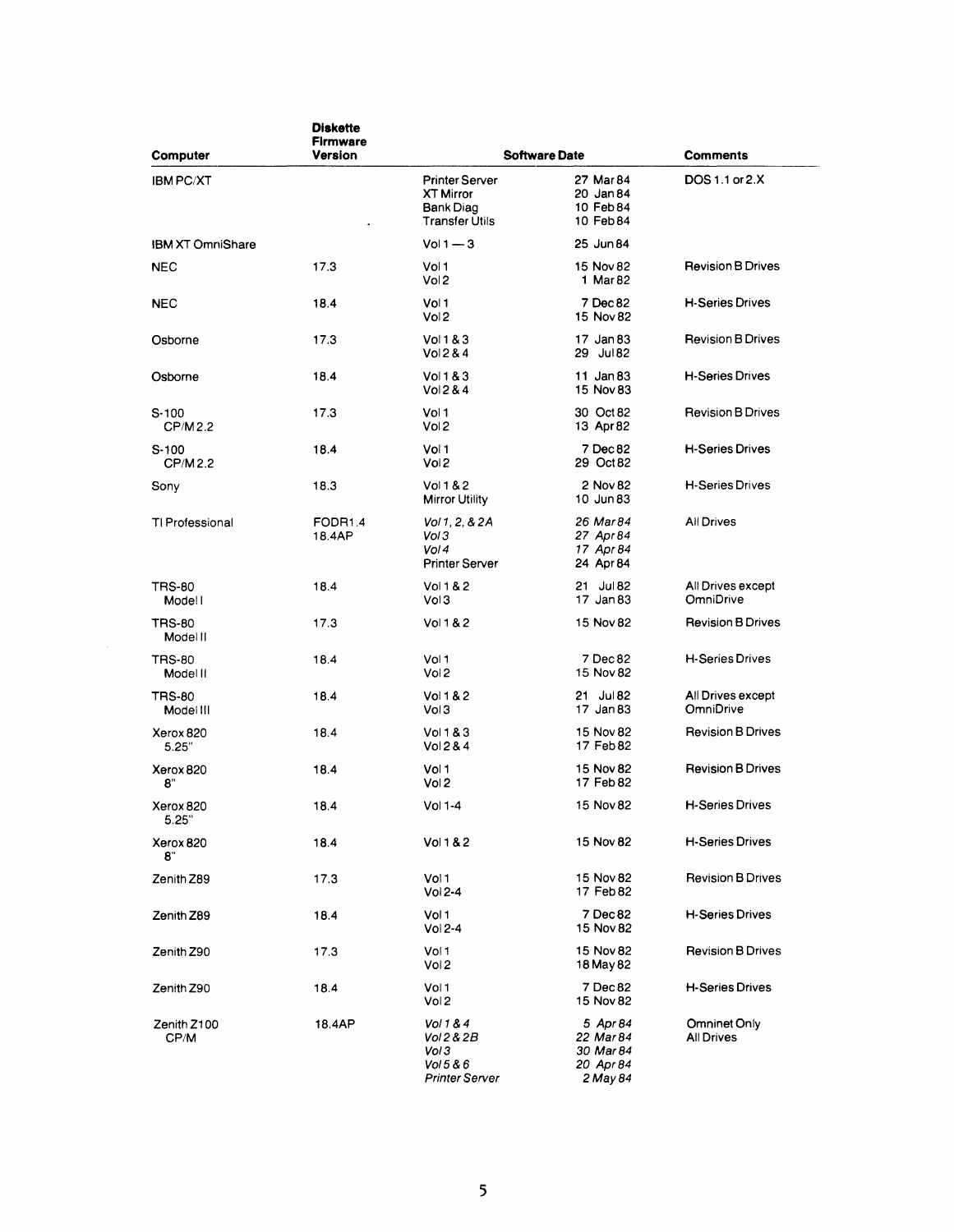



**UPDATE VOLUME** 4.8

#### **20 AUGUST 1984**

## **DEC RAINBOW**

The 24 May 1984 release of utilities for the DEC Rainbow contains errors in two areas:

- I) A problem has been discovered when using the Mirror program to restore an image. The program will continue to run and never return to indicate a successful restore.
- 2) The Omninet driver may occassionally repon erroneous transmission failures. These will appear to the user as Omninet Errors  $80, 82$ , or  $83$ .

Both items have been corrected with the release of the Omninet driver. A single diskette is available from Customer Service at no charge. Specify Part Number 9000-00072-00 when ordering.

A separate item to note concerning the 24 May release of DEC Rainbow MS-DOS utilities: This release is intended for Omninet installation; although flat cable operation may work, it is not supported by Corvus.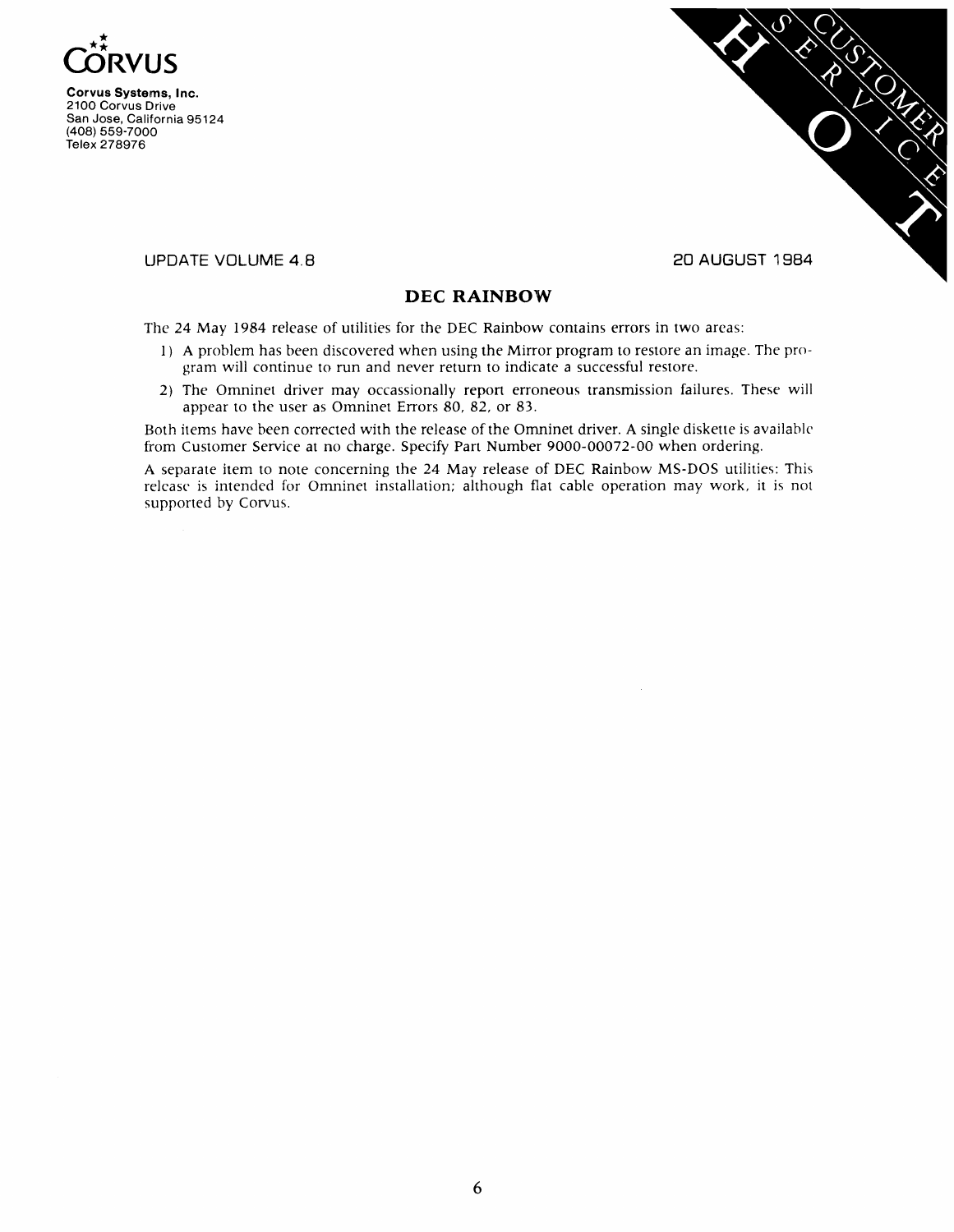



UPDATE VOLUME 4.8

### **APPLE lIllIe**

When installing Constellation II on the Apple II/IIe, operating systems (i.e. DOS 3.3 or Pascal) are added after the drive has been "Sysgen-ed" for Constellation II use. If when installing an operating system the "Modify Existing Drive" option does not allow the addition of the four Apple operating systems (i.e. the options are not displayed), the Transporter card is probably not installed in slot 6 per the instructions in the *System Generation Guide.* or the floppy interface card is not in slot 4.

Make the appropriate slot corrections and re-boot as A2MGR to install the desired operating system.

If the message "Corvus Volume Table Not Found" appears, the problem may be a non-standard floppy controller or drive.

When using The Bank in conjunction with the Apple II under Constellation II, note that to format a tape the Transponer card must be in slot 7. Attempting to use any other slot will cause the Apple to jump into the machine language monitor when format is selected.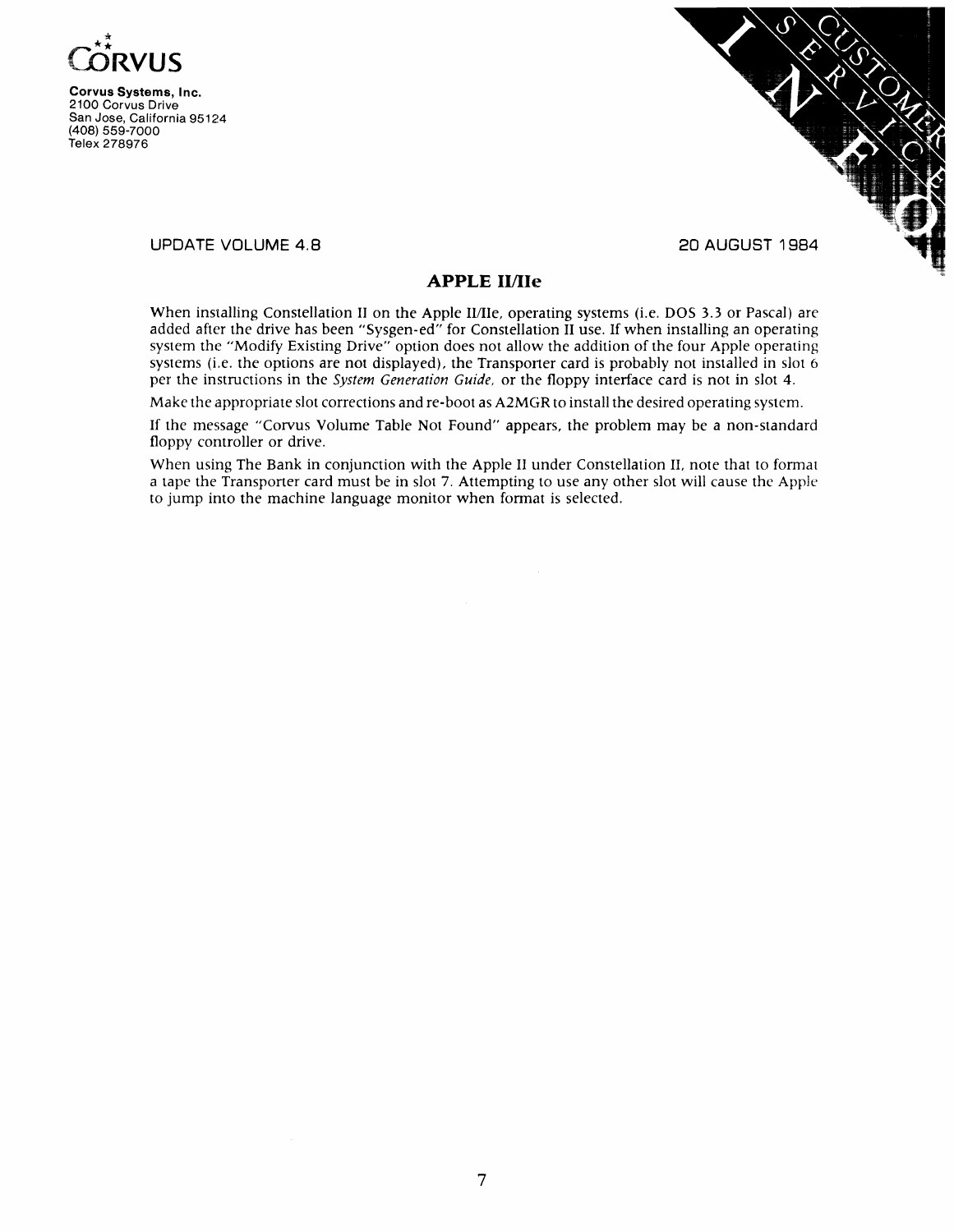



#### UPDATE VOLUME 4.8

#### **UTILITY SERVER**

This month two issues will be addressed concerning the Utility Server. One involves difficulty installing the Printer Server software; the other, setting the time and date.

Numerous calls have been received from customers who are receiving Pascal "I/O Error #8" when attempting to install the Printer Server software. Failing to correctly create the PSERVER volume is normally the cause of this error. Instructions for creating the PSERVER volume can be found on page 6 of the *Utility Server Manager's Guide;* Constellation II Printer Server (7100-04910).

Failure to correctly mount the PSERVER volume will result in the error message "I/O Error #9" when attempting to "Update Utilities" from the Maintenance Manager. The error appears when the update program fails to find either the Printer Server distribution diskette in the first available floppy drive or the PSERVER volume is not on the required mount unit. Instructions are given in step 5 on page 9 of the above mentioned *Utility Server Manager's Guide.*

The correct unit to mount volume PSERVER on by computer type is:

| Apple II/IIe                   | 11 |
|--------------------------------|----|
| DEC Rainbow                    | Q  |
| <b>IBM PC/XT</b>               | 10 |
| Texas Instruments Professional | 10 |
| Zenith Z100                    | 10 |

As the PSERVER volume must be mounted on the unit specified above, the availability of that unit should be ascertained prior to mounting the volume. List the mounted volumes, and remount any volume currently mounted to the desired PSERVER unit.

Some users have reported difficulty in setting the time and date when using the Time Service portion of the Utility Server Manager software.

In most cases the difficulty was caused by the incorrect setting of a DIP switch within the Utility Server. Note that when position 8 of the DIP switch is "OFF" the time and date will be loaded from the disk drive at power-on. When position 8 is "ON" the time and date will be loaded from the internal clock chip.

It is recommended that once the time and date are loaded initially to the Utility Server, that position 8 be turned "ON" and that the server be left on to retain the current time and date.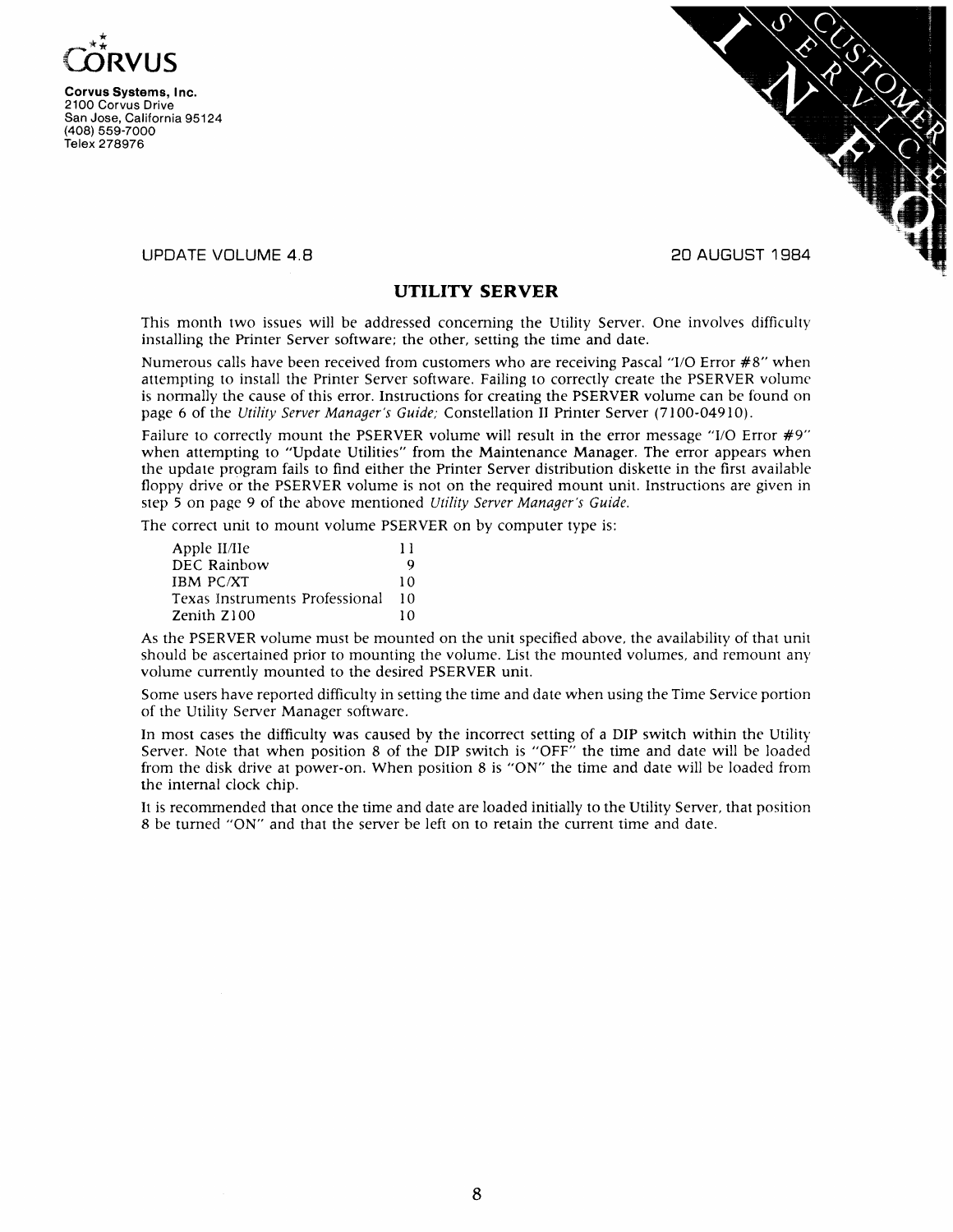



UPDATE VOLUME 4.8

20 AUGUST 1984

## **IBM XT MIRROR**

Some users have reported that when attempting to back-up using the XT Mirror card for the first time the computer "hangs." The problem has been traced to the incorrect setting of jumper "E1" on the XT Mirror card. (The jumper is located on the lower portion of the card between ICs UI 9 and U20). This jumper should be installed either on position A or position B, but not both. A number of cards were shipped from Corvus with both positions jumpered. For proper operation these cards should be checked before use.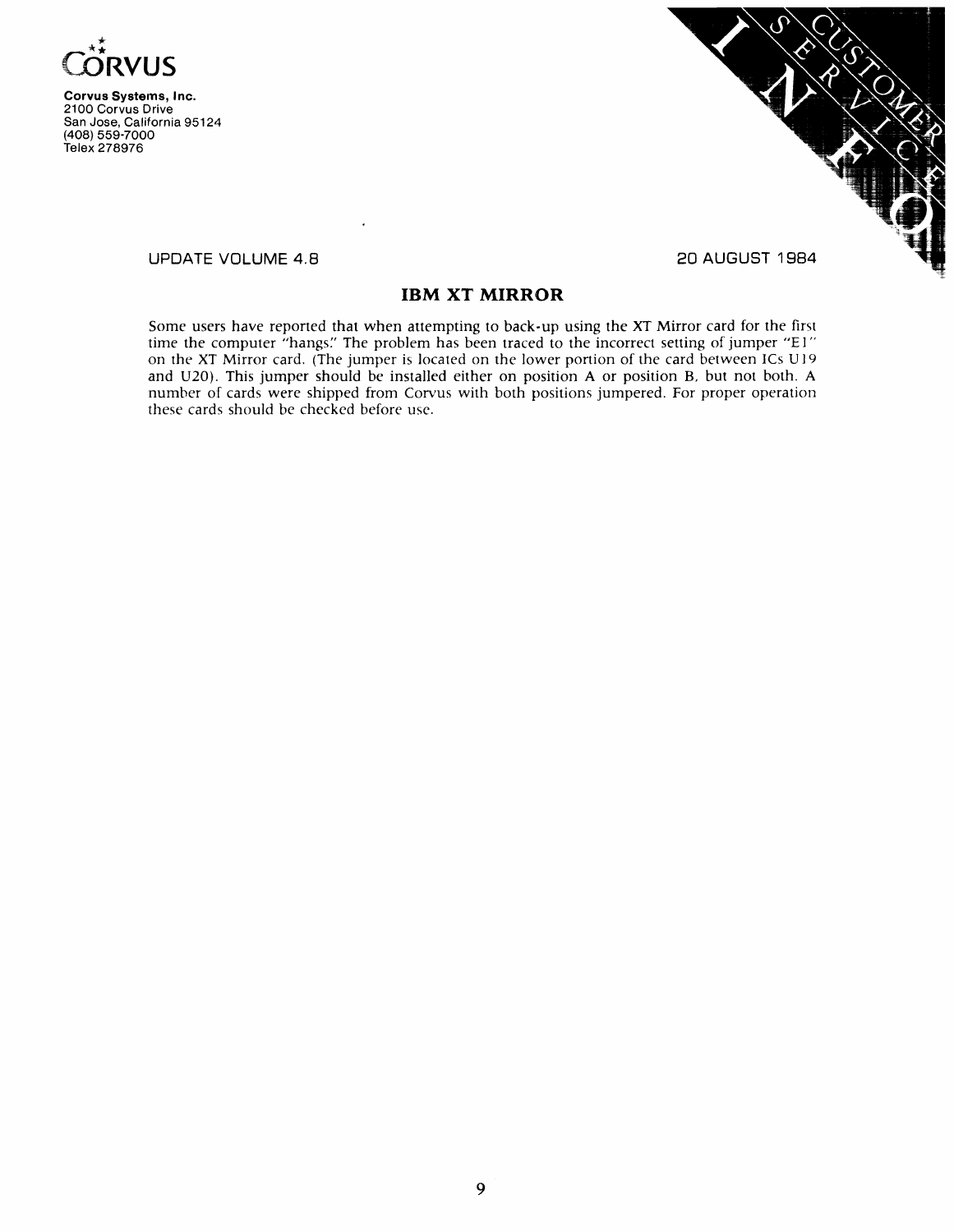



UPDATE VOLUME 4.8 20 AUGUST 1984

## **DRIVE AND SERVER NAMES AND PASSWORDS**

The April 1984 Service Update detailed a procedure to alter the names and passwords of both the disk server and disk drive. Following the use of the FIXIT program to modify drive or server names, or passwords, the users' attributes must be modified using Constellation II utilities to reflect the changes made.

It should be noted that with the release of multiple server software an additional step is now required to specify the "Home Server:'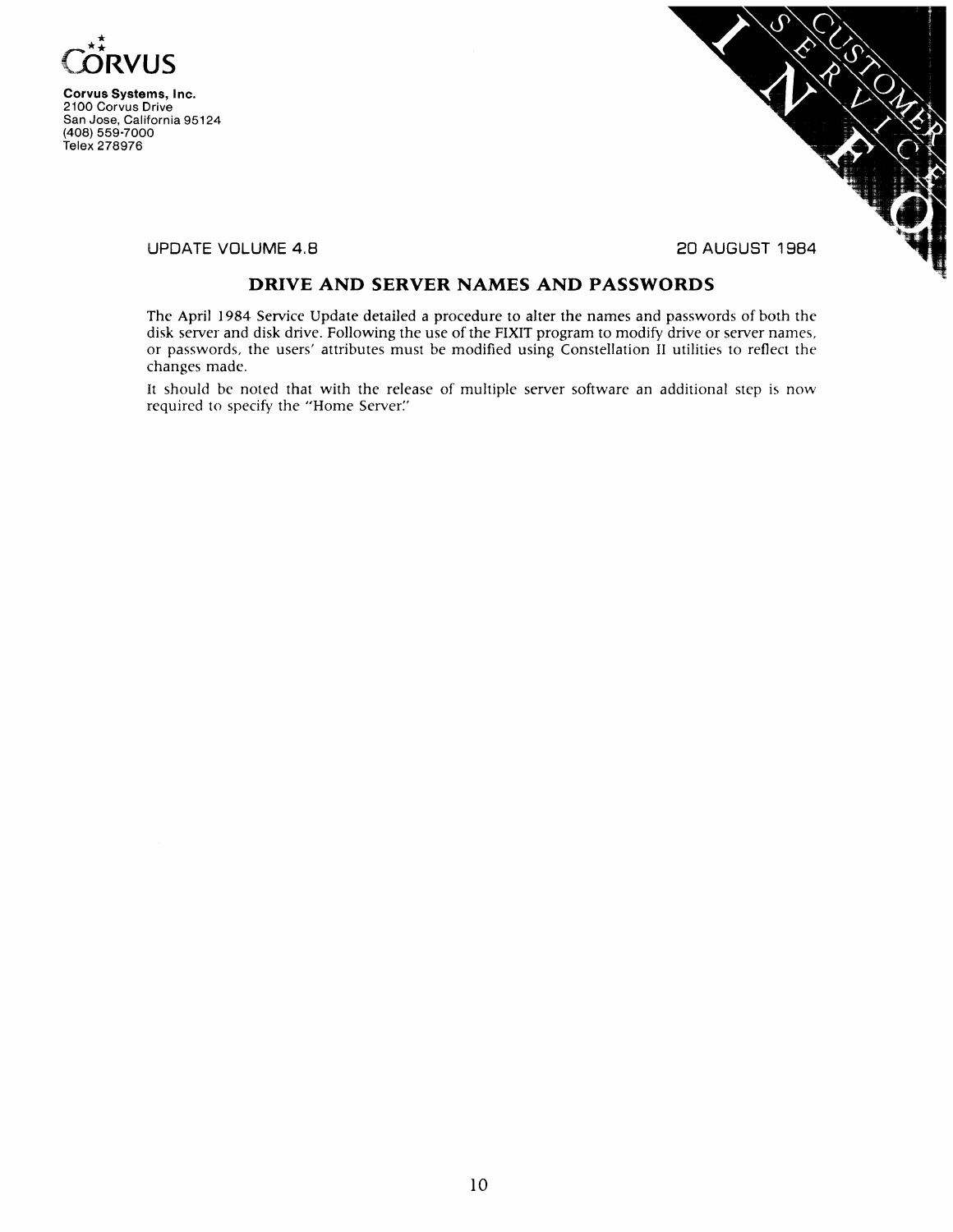



**UPDATE VOLUME** 4.8 **20 AUGUST 1984**

## **CONCEPT BUFFERED FLOPPY INTERFACE CARDS**

Several calls have been received from customers who have removed jumpers which are installed on the buffered floppy interface and subsequently could not use the interface card.

The correct jumper settings are as follows:

#### **5 114" Double Sided Drive**

 $E1 - B6C$  $E3 - J$ umpered  $E5 - J$ umpered  $E7 - J$ umpered  $E10 - B \hat{c} C$  $E11 - B6C$ **8" Double Sided Drive**  $EI - A 6 B$  $E2 - J$ umpered  $E5 - J$ umpered  $E6 - J$ umpered  $E10 - A \overrightarrow{B} B$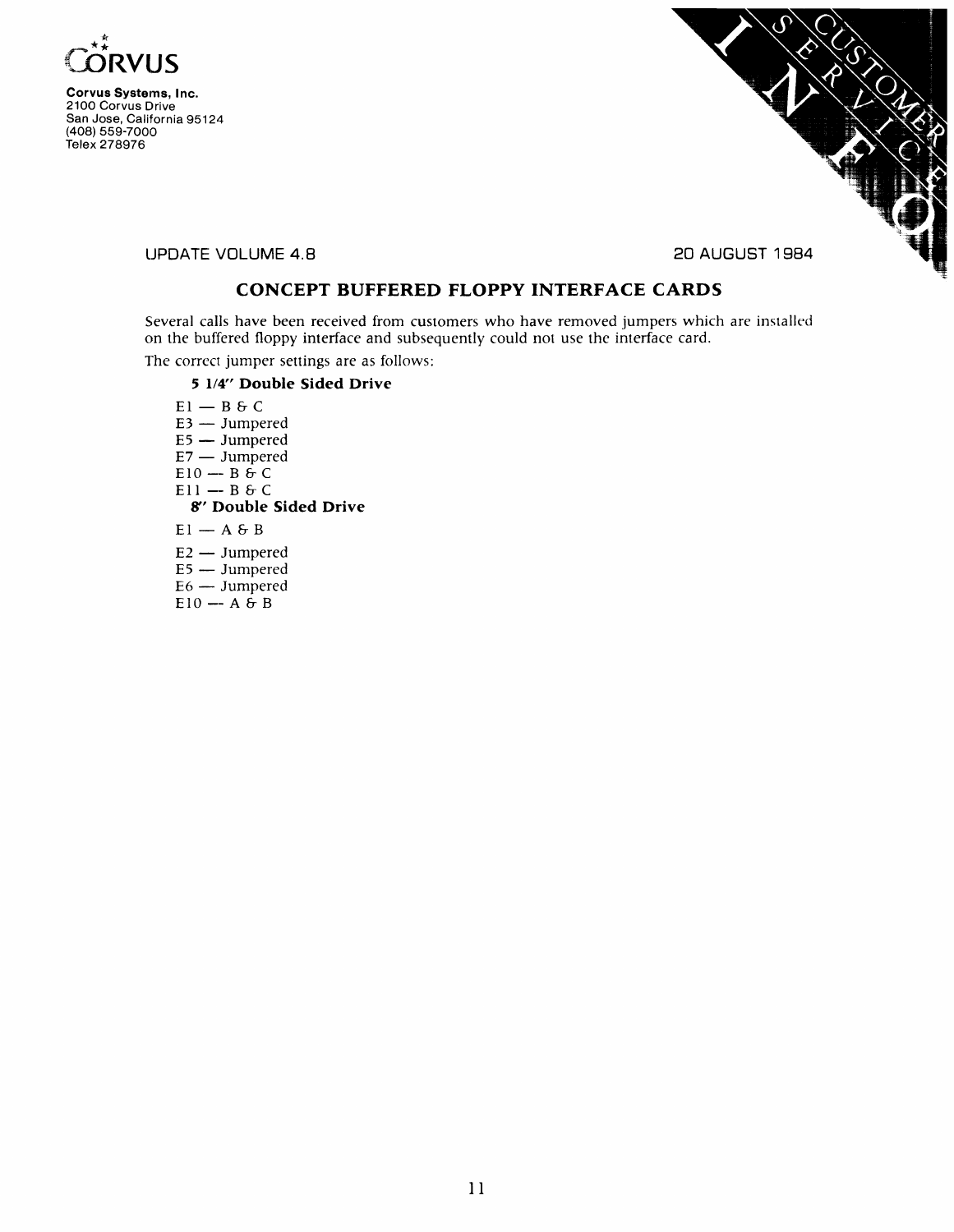



UPDATE VOLUME 4.8 20 AUGUST 1984

## **SHUGART DRIVES WITH IBM PC'S AND ZENITH 150'S**

IBM PC and Zenith 150 users with Shugart floppy disk drives have been unable to initialize their Corvus disk drives. This is the result of a slower step rate used by Shugart. To rectify this problem, a new set of CORMS diskettes has been released. These are CORMS21 and CORMS22, part number 9000-0070-00. This 3 August release is available through Customer Service as a no-charge upgrade to users who have previously purchased this Corvus software.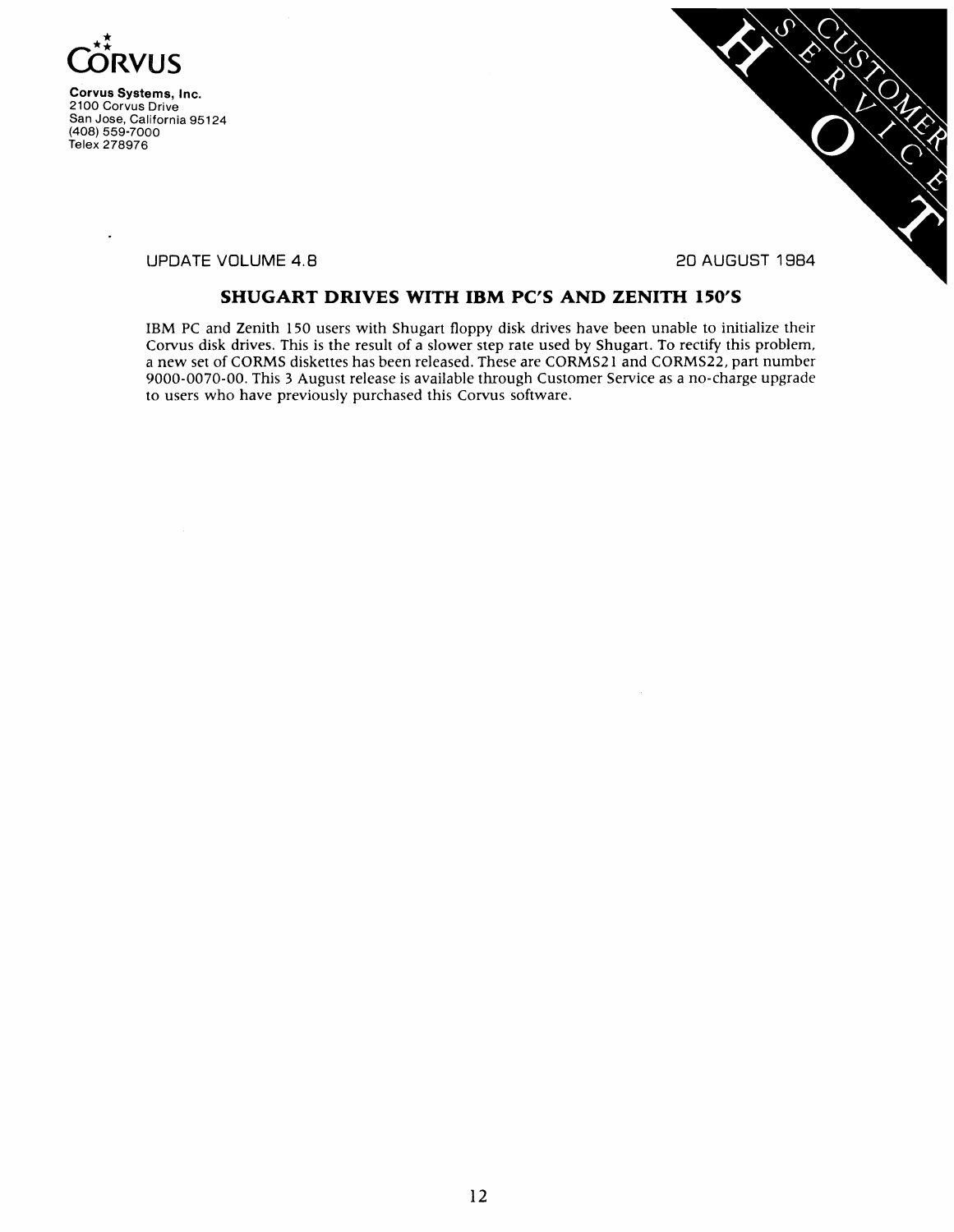



UPDATE VOLUME 4.8 20 AUGUST 1984

## **NEW EXTENDED LIMITED WARRANTY AVAILABLE**

A new Extended Limited Warranty package is available (United States only). All Corvus products may be covered, and at more attractive prices. Coverage may be purchased for a period of 6 or 24 months and is renewable; there is no longer a 30-month limitation on warranty coverage. Each Warranty Agreement can be tailored to the individual customer's needs which eliminates the need to stock product-specific warranties.

Further details on the new Extended Limited Warranty (Part Number 7100-06531-01) are available from Corvus Customer Service Administration at 408-559-5229.